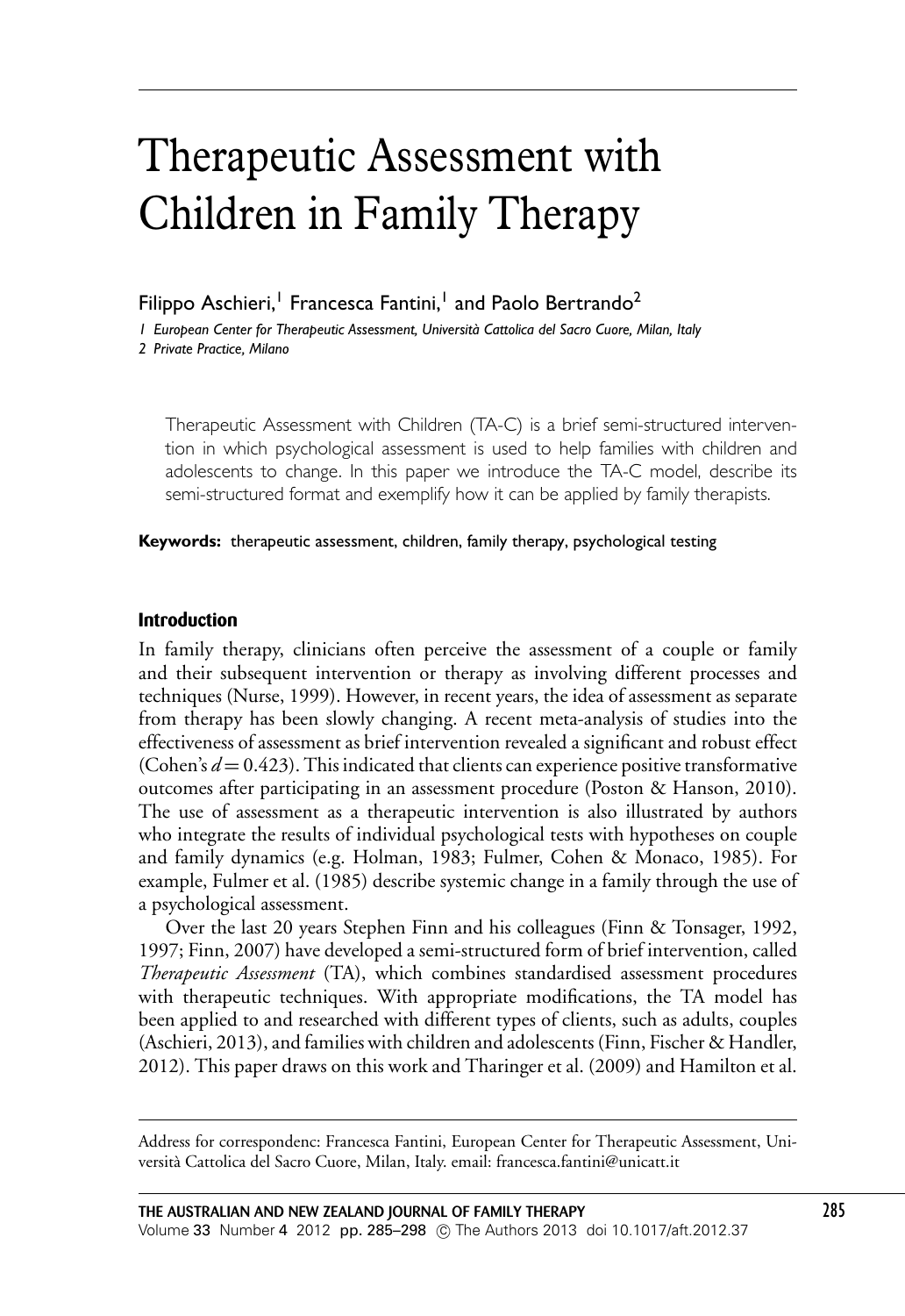(2009) to describe and illustrate therapeutic assessment for families with children (TA-C).

## **The TA-C Approach**

TA-C involves a series of steps developed to best meet the need of parents to find meaningful and transformative answers to questions and puzzles about their child's problems. The assessor engages the parents as co-evaluators and co-observers of their child and co-constructs with them new understandings of the presenting problems (Tharinger et al., 2009). The new narrative that results from this collaborative process represents the basis for long-lasting ways of interacting within the family (Byng-Hall, 1995). It is viewed not just as a cognitive enterprise, but as an emotionally arousing process for which clients require support to experience and work through.

TA-C was researched in a series of studies conducted in the Therapeutic Assessment Project at the University of Texas at Austin (Tharinger, Finn, Wilkinson & Schaber, 2007). Data from the project involved the process and outcome of 14 families who underwent the full, 9-session version of TA-C. The study showed reduced symptoms both in parents and children, increased communications and positive emotions and decreased negative emotions and conflict within the family (Tharinger et al., 2009).

However, to date it is still unclear which specific part of the assessment induces a positive change in families. A series of single case studies based on repeated measures designs suggested the trajectory of change seems to differ among families. That is, different families modify their ways of functioning at different points in time during the assessment (Smith, Wolf, Handler & Nash, 2009; Smith, Handler & Nash, 2010); some soon after the assessment starts, others during the process, others after the assessment is completed.

These research data support the notion stressed by Finn (2007) that the steps of TA have primarily a heuristic goal. Thus, it is mandatory for clinicians who practice TA to be flexible enough to modify, if needed, each step and relate it to the needs and characteristics of particular clients.

#### **Steps in TA-C**

*Step 1: Forming the assessment questions*. After the initial phone contacts, the first step in TA-C involves meeting the parents to co-construct assessment questions that address their main doubts and worries about their child or their relationship with their child. The child being assessed, especially starting at 9 or 10 years of age, might have his/her own questions too. Generally, the child's questions are elicited in the second session, usually scheduled with the whole family. If appropriate, other important adult figures (such as teachers or grandparents who are in daily contact with the child) may also be asked to pose their own questions early in the assessment.

The assessor(s) typically meets with the parents alone with the following specific goals: (a) to co-construct the parents' questions for the assessment, i.e., the issues, doubts or dilemmas parents have about their child, or their relationship with the child, that they would like addressed during the assessment; (b) to collect background information about the parents' questions and main concerns, as a way to allow the parents' story about their child to begin unfolding; (c) to begin establishing a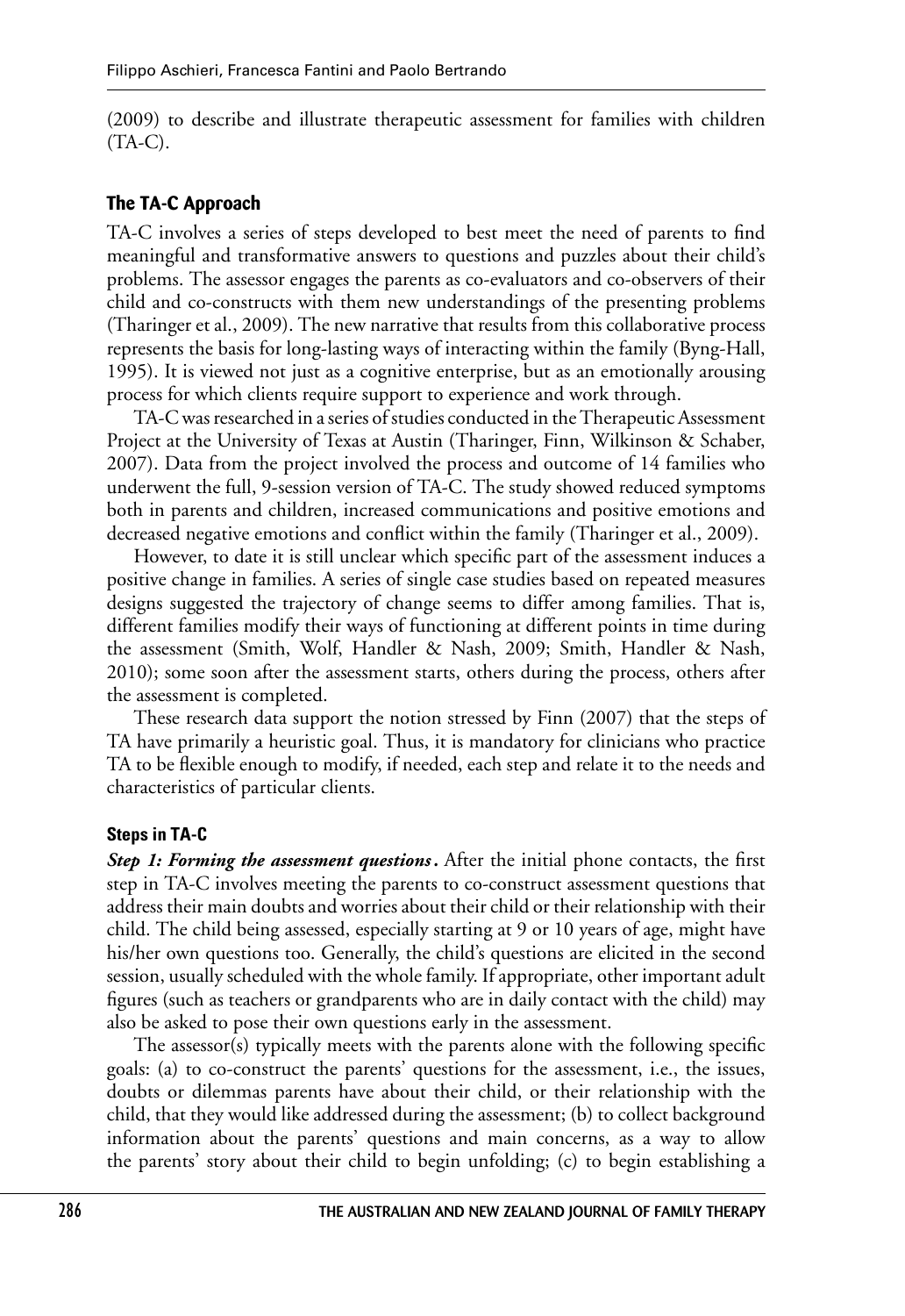safe relationship with the parents, based on experiences of emotional attunement, collaborative communication and the repair of possible disruptions (Finn, 2012).

The decision to meet the parents alone at the beginning of TA-C focuses the initial part of the work on building an alliance with them, generally considered the main source of possibilities for change in the family system. Also, in this way parents and assessor can talk about information that they would not feel comfortable discussing in front of the child, and which can be important for the case formulation and the assessment outcomes. This strategy also reinforces appropriate intergenerational boundaries and gives the message that the parents are the authorities in the family system.

Moreover, by collecting assessment questions from parents about their child, clinicians aim to: (a) foster parents' curiosity about the child; (b) reduce parents' anxiety about the assessment by involving them as active participants in defining the goals of the work; (c) collect information about where the stories that parents have about their child are not effective in explaining his/her behaviours (Finn, 2007). Questions also define the subsequent course of the assessment, guiding the choice of tests and activities that will be carried out to answer such questions.

*Step 2: Testing the child while parents observe.*The second phase of TA-C includes several sessions devoted to the administration of psychological tests to the child. The number of sessions and the type of testing strictly depend upon the assessment questions and the kind of child/family problem. For example, cognitive and achievement tests are more likely to be chosen if the parents are worried about their child having a cognitive disability. Self-report tests on depression and/or projective tests are preferred where the child's presenting problem relates to some kind of emotional disturbance with depressive features. However, Finn (1996) underlines the advantages of assessing specific psychological constructs through both self-report and performance-based personality tests, to increase the likelihood of identifying a more complete and satisfying answer to the assessment questions.

In the testing phase, cognitive tests like the *Wechsler Intelligence Scale for Children – IV*, self-report measures for the child and/or the parents e.g. the *Youth Self-Report* or the *Child-Behavior Check List*, performance-based personality tests like the *Rorschach inkblot test*1, and narrative tests like the *Adult Attachment Projective Picture System* (George & West, 2012), are administered, scored and interpreted according to their manuals.

After the standardized administration is completed, in the so called *extended inquiry* phase, assessors and children work together to use the verbalizations, metaphors and stories that emerged from the tests to better understand aspects of the children's narratives about themselves and their world; and help parents to 'put themselves in the children's shoes', by reflecting on their tests images and responses (Finn, 2007).

Besides standardised tests and scales, assessors also frequently use less structured instruments and activities (i.e. playing, drawing, non-standardised measures like the *Sentence Completion Task*, etc.), to foster a dialogue with the child that further deepens an understanding of his/her behaviours and problems.

One novel feature of TA-C, compared to traditional assessment procedures, is that during the child's testing the parents are usually asked to observe the child and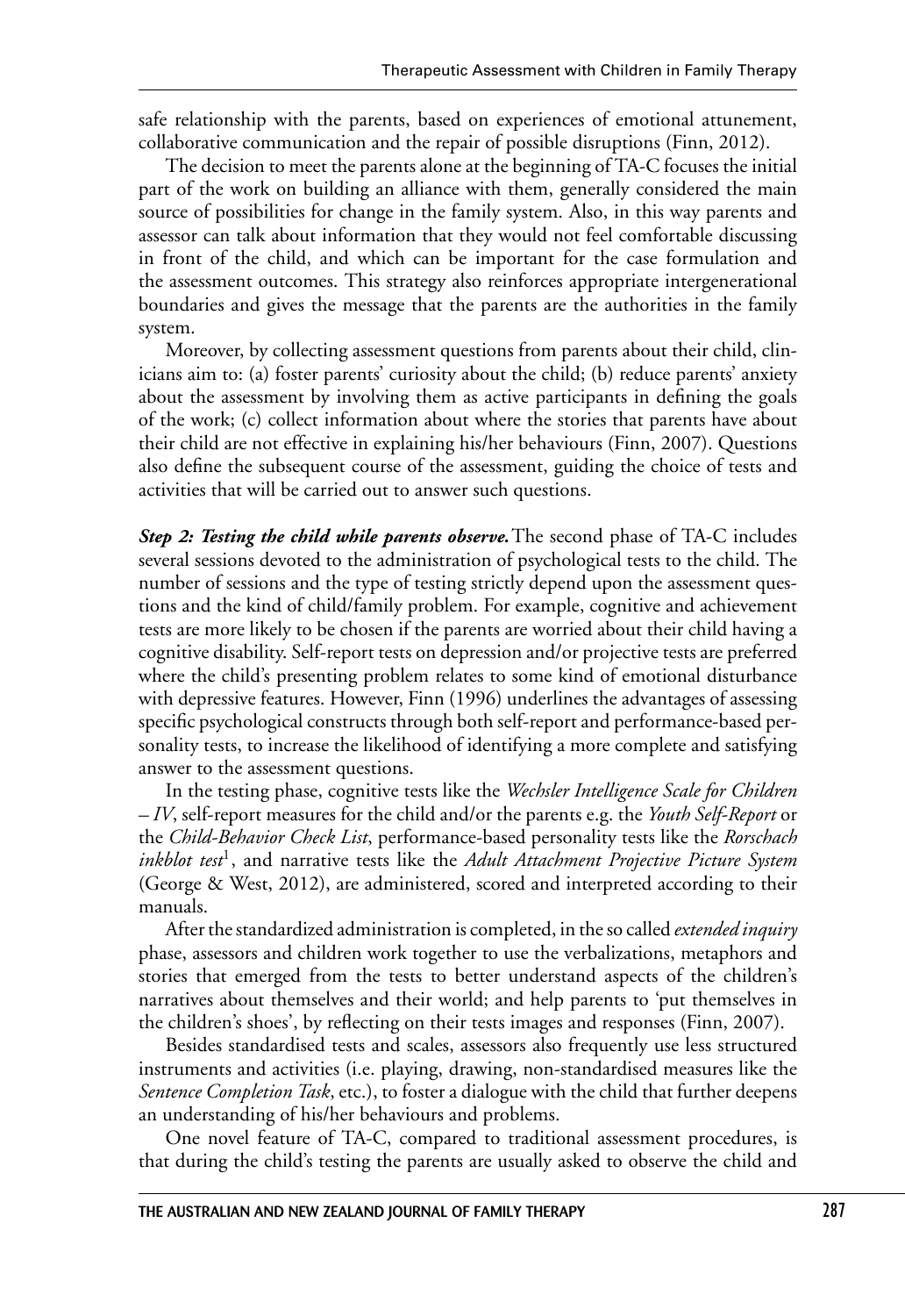the assessor working together. This can be arranged with the parents watching from behind a one-way mirror, or staying in another room and watching via a video link. In such cases the presence of a second assessor who stays with the parents can be very important to support them emotionally and/or to help them pay attention to important test responses or interactions happening in the other room. If neither a one-way mirror nor a video link is available, the parents can be invited to stay in the testing room, sitting silently behind their child's back.

In any case, after the testing session is finished or during one or more dedicated sessions, the parents and the assessor usually meet to share and discuss each other's observations. Research has shown that observing their child's testing promotes parents curiosity, engages them as active participants in the assessment and as experts on their child, and educates them about psychological tests, demystifying the psychological assessment itself (Tharinger et al., 2009). Furthermore, parents can contribute to the process of the assessment with important observations and can also discover new aspects of their child, reaching spontaneous understandings about his/her problems.

*Step 3: Family intervention session.*At the end of the child's testing, generally the assessor has collected enough information to formulate a tentative case conceptualisation that, in the vast majority of situations, has an important systemic component. Therefore, at this point in the assessment, the assessor usually plans one or more family intervention sessions, where the whole family is asked to do an activity that is likely to elicit systemic aspects of the child's problem. As described by Smith et al. (2009, p. 518), in family intervention-sessions: (a) the assessor observes the child in the family context while testing out systemic hypotheses; (b) parents can develop a more systemic view of the child's problems; and (c) possible interventions are tested out.

During family intervention sessions, assessors can use one or more family therapy techniques, such as parent coaching and skill development, family drawing or family sculpting, or psychodrama and family reenactments, with different levels of expected emotional arousal in the family members (Tharinger et al., 2008a).

*Step 4: Summary/discussion session with the parents.*In TA-C, the assessor first meets with the parents without the child, in a session where the assessor gives a formal answer to the parents' initial assessment questions. At this point in the process, however, parents have generally started to develop new conceptualisations of their children's struggles and difficulties, and the session may become an occasion for the parents and the assessor to summarise together what they have learned about the child and the family and to discuss next steps.

As stressed by Tharinger et al. (2008b), during the discussion of the assessment results, the assessor: (a) supports parents in making connections between their new understanding of their child's problems and the answers to their questions, i.e., asking parents: *How would you answer your question now*; (b) tracks the parents' emotional reactions to the new story developed about the child and the family and supports these emotions; and (c) usually also gives parents new pieces of information that have emerged from the assessment, while supporting the parents in processing the most distressing results.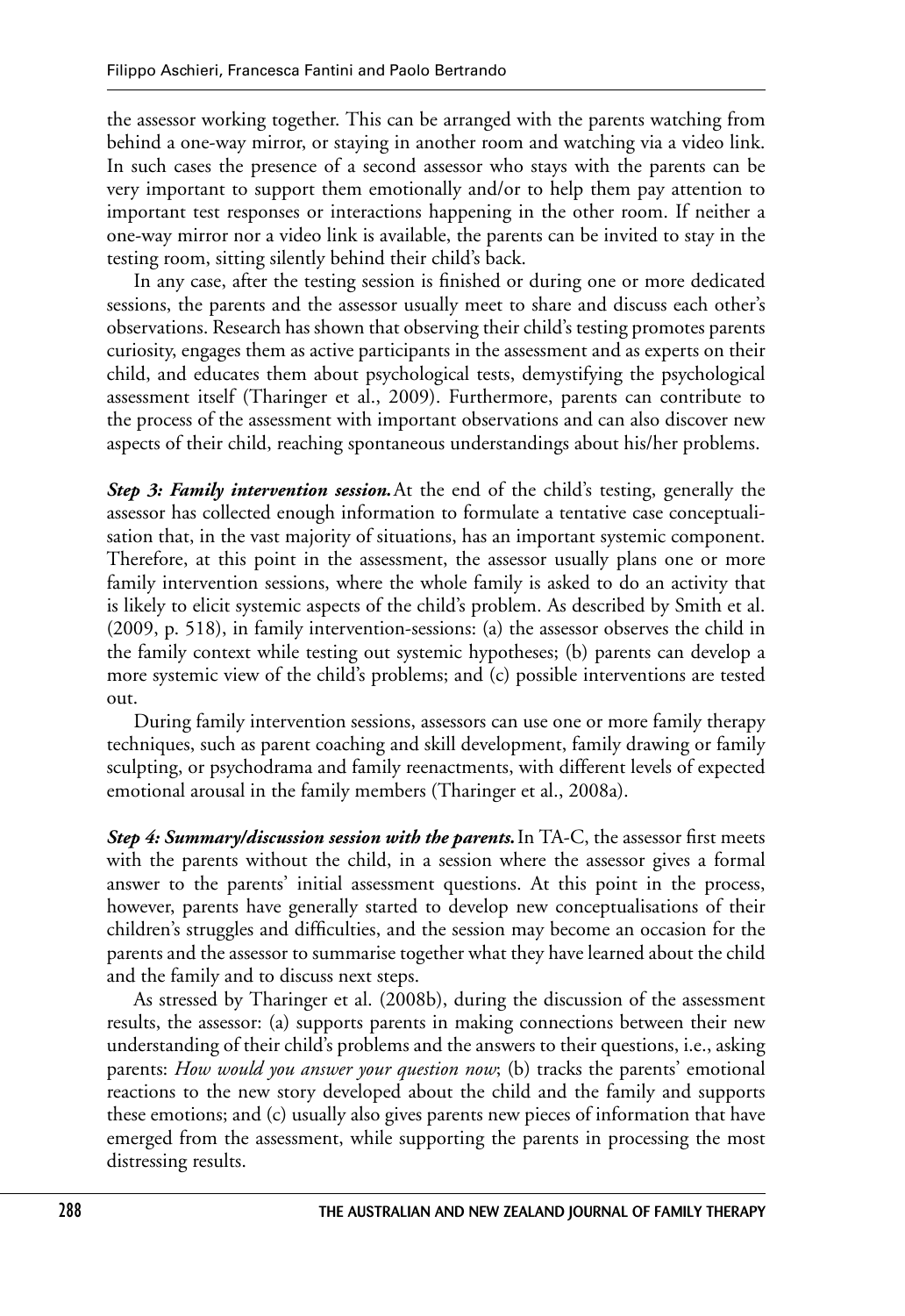Finn (2007) has developed a framework to conceptualise information about the child and family functioning according to the degree of the discrepancy from the preexisting story of the parents. In this framework, TA assessors classify assessment results into: 'Level 1 information,' i.e., data that fit with pre-existing views of the parents; 'Level 2 information,' i.e., data that are somewhat inconsistent with the pre-existing story of the parents but that can be easily integrated and processed by them with emotional support from the assessor; and 'Level 3 information,' i.e., information that is strongly discordant with the parents' preexisting view of their children and their family.

To be accepted and integrated, Level 3 information would require a deep reframing of the narrative that parents have about their children, their families and themselves. Research on adult clients (Finn & Tonsager, 1992) has shown that the best way to discuss assessment results is by beginning with Level 1 information, then moving to Level 2 information, and only afterwards proposing Level 3 information. It is presumed that the same is true when discussing assessment results with parents. When discussing Level 3 information it is important to provide parents with a lot of emotional support and leave room for them to disagree.

The answers to the parents' assessment questions, and their comments and reactions are then summarised in a letter, written in non-technical language, which is usually sent to the parents several weeks after the end of the assessment. The letter serves as reminder of the assessment results and of the new story co-constructed during the work with the child and the family (Tharinger et al., 2007).

*Step 5: Feedback to the child .*In TA-C feedback to the child is usually given in the form of an individualised age-appropriate fable, written by the assessor to express in metaphor the major assessment results and the most important pieces of the child's history. In writing the fable, the assessor uses metaphors and images that emerged from the tests and incorporates the suggestions of the parents (e.g., letting them suggest the favorite animal to be the main character of the fable). The fable is read to the child in a separate session with the whole family present, and the child is asked to decide who should read it and is explicitly asked to suggest any changes he/she wishes to make to the story.

# **Case example: Daniela and Her Family**

Daniela was an 8-year-old girl assessed at the *European Center for Therapeutic Assessment* (ECTA) at the Univerista Cattolica del Sacro Cuore in Milano, Italy. The Center, ` founded in 2010, promotes clinical application, research and training in Therapeutic Assessment. Clients are either self-referred or referred by psychotherapists and psychiatrists for assessment and for consultation during ongoing treatments. The ECTA also does several assessments each year pro bono for economic disadvantaged clients.

Daniela was brought to the Center by her parents, Laura and Antonio. Antonio was a full-time worker in a factory and Laura had a part-time job as a baby-sitter. Laura contacted the second author, who conducted the assessment, at the suggestion of a family friend who had participated in an assessment some time before. Following the TA-C model, both parents were invited to the first session.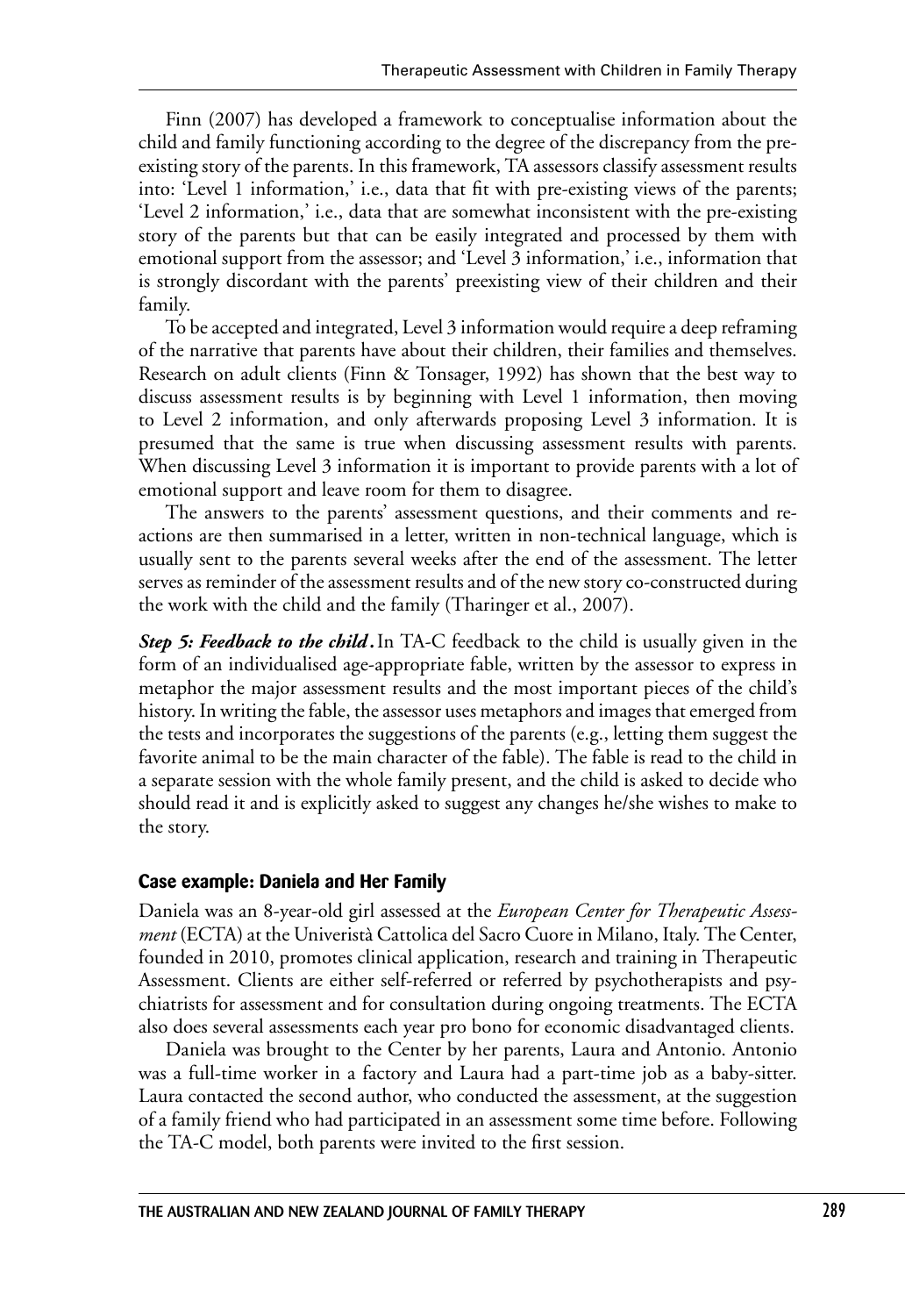*Step 1: Meeting with Daniela's Parents and Collection of Their Questions.*Laura and Antonio were puzzled about Daniela's difficulty separating from her mother. Since the beginning of elementary school, Daniela had often cried both in the morning before going to school, because she did not want to leave Laura, and in the afternoon, when her mother picked her up from school. Also, at night Daniela did not want to sleep in her own bed, and regularly slept with her parents.

Discussing with the assessor, Dr. Francesca Fantini helped Laura and Antonio frame these concerns into the following question for assessment:

# *1. Why is Daniela morbidly attached to her mother?*

When Francesca collected background information on these questions it became clear that Laura and Antonio often disagreed on how to handle Daniela's demands. Laura was generally very distressed and annoyed by her daughter's requests and complaints, but did not find a coherent way to respond. At times she was dismissive, and tried for example to push Daniela to go to school, ignoring her requests for closeness.

Other times, when Antonio intervened to set limits to the girl's requests, Laura felt sorry for her, took her side, and the two parents often ended up arguing. Laura complained that Antonio's way of handling Daniela's needs was too harsh. Laura could not stand to see him threatening the daughter with his belt or listening to him saying he would throw the bed out of the window if the girl did not go to her own bed to sleep.

When asked what were their 'best guesses' at that time about the reasons for Daniela's problems, Laura began to criticise herself as a mother. She felt insecure about how to raise Daniela and connected her difficulties to the way she was raised by her own parents. Laura disclosed, with tears in her eyes, that she had been so cruelly treated by her mother, that she remembered herself, a 6-year-old girl, standing in the kitchen with a knife in her hand thinking about suicide. Antonio and Francesca comforted Laura until she calmed down, and immediately afterwards Laura decided to add one more question to the assessment:

# *2. How can I be a good mother for Daniela, different from the mother I had?*

*Step 2: Meeting with Daniela and Standardised Testing.*Daniela arrived at the next session with both parents. The first impression the assessor had was she was older and more mature than her age: she appeared calm and well mannered, and answered the assessors' questions seriously. After an initial discussion, the assessor proposed that the parents move to the back of the room, behind Daniela's back.

Next the assessor worked with Daniela on an individualised *Sentence Completion Task*. In this task, the assessor reads to the child the beginning part of incomplete sentences, which are specifically written to target themes and hypotheses relevant to the case. The child is asked to complete each statement. Some of Daniela's answers concerned her dog and the fear of separating from him e.g., The thing I most want is . . . *that my dog would die with me*; I am worried when . . . *I think that my dog will not come with us during the holidays*.

After the sentences were completed, the assessor asked Daniela to comment and say more about those items. Daniela spoke about how much pain she felt at the idea of her dog leaving or disappearing. At the end of the session, while a colleague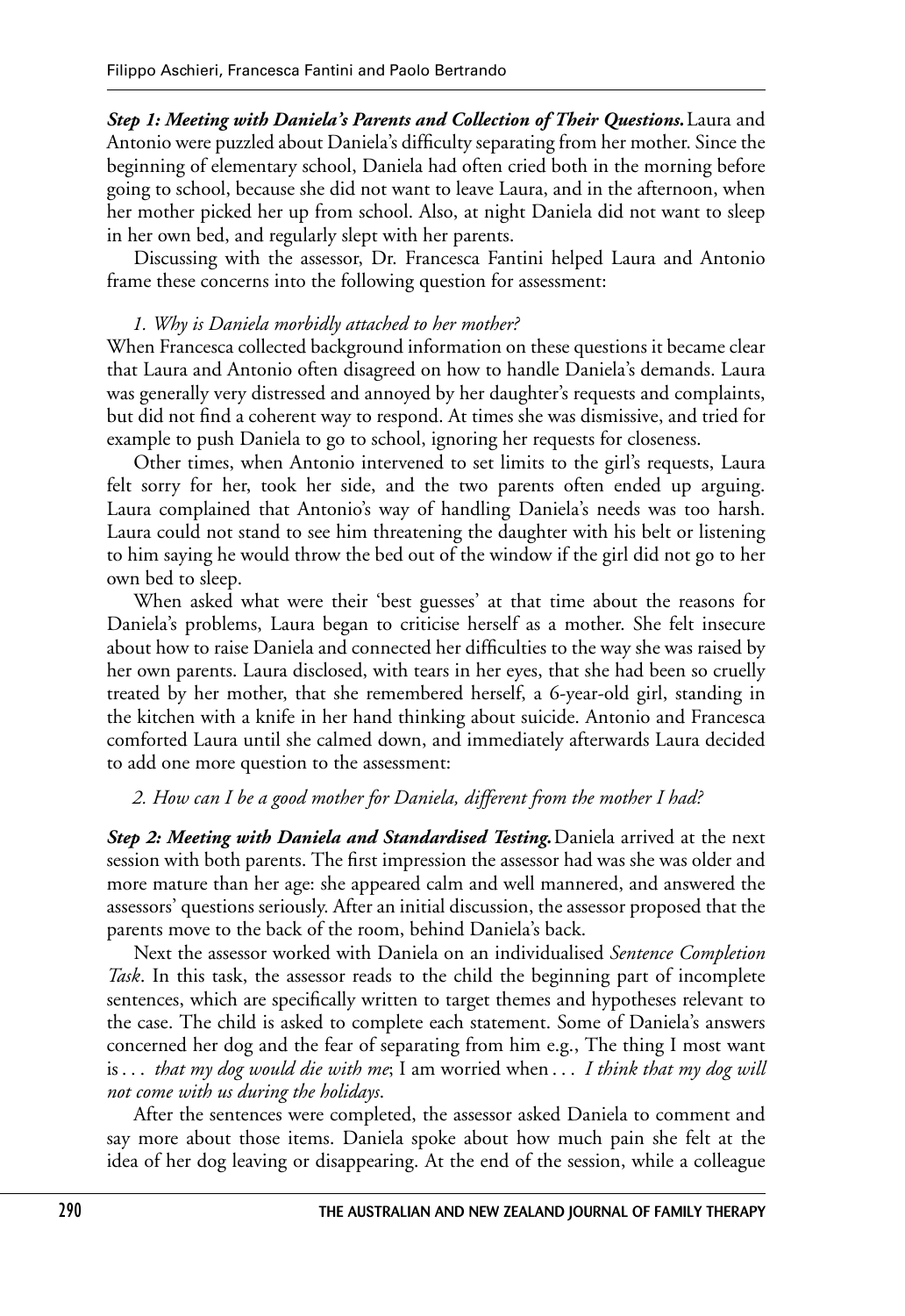looked after Daniela in the playroom, the assessor talked with the parents about their reactions. Both Laura and Antonio initially downplayed the importance of Daniela's verbalisations connected with the abandonment, interpreting them as overly dramatic. But when Francesca asked if they had any guesses about why Daniela seemed to be so sensitive to abandonment, Laura disclosed that she and Antonio had periods in which they fought a lot, and several times she had threatened to leave him.

Since then, Laura recalled that one day Daniela had told her: '*You and dad would be better separate instead of arguing with each other so much'.* Laura and Antonio began to wonder if Daniela might still be afraid of a possible separation and of a potential abandonment by her mother, even if their marital relationship was now more stable and less conflictual.

In the following session, the assessor gave Daniela the *Rorschach inkblot test* (Rorschach, 1921) while Laura and Antonio observed from behind the girl's back. The assessor followed the standard administration procedure according to the Comprehensive System (Exner, 2003), and after the administration was completed, conducted an *extended inquiry* of one of Daniela's responses in order to elucidate its meaning (Finn, 2007). The following response was given to Card II: '*a face of someone who is begging'* and this was explored by the assessor as follows:

Assessor: *Well, Daniela, thank you for doing this long test with me . . . . What was it like for you?*

Daniela: *mmm . . . it was ok*

A: *And, I wonder if I can ask you to do something more with me for one of your responses* D: *Ok!*

(The assessor handled her Card II)

A: *Here you said "a face of someone who is begging." If this face could speak, what would the face say?"*

D: *"Help! I'm very sad" . . . isn't it clear?*

A: *Oh, of course, and what made the face feel so sad?*

D: *I don't know, I just can see the tears . . . something must have happened to him.*

A: *Would you tell me a story about what happened to him?*

D: *Ok . . . once upon a time a wolf was chasing after a person, the person was crying and shouting, "Help, help!" but nobody heard him. He went on shouting and he said: "Isn't it clear that somebody is chasing me?", but people seemed not to understand. So he fell down and started to cry so much that he created a sea of tears, really. All the people were drowning in his tears, so the people started to ask for help but he said: "You didn't help me, but I'm not a bad person so I'll help you." He picked up all the people he could and they were very grateful.*

A: *What a great story! And let me help a little bit, so then you can go on telling it yourself. "But the wolf was still there, chasing him. So one day a hunter came and said to him: 'I'm sorry I didn't hear you before, but now I'd like to help you. Stay locked in this house in the woods, I'll go outside and chase the wolf away, and I'll be back in one hour."*

D: *So one hour passed and he didn't come back. The day went by, and he didn't come back. The week went by and the hunter didn't come back. The person was more and more sad as the time went by. "What will I do without the hunter?"*

A: *So, after many days, the hunter finally came back. The person asked: "Where were you?", and the hunter replied: "I couldn't come back because the wolf was chasing me as well!"* D: *[stares, in silence]*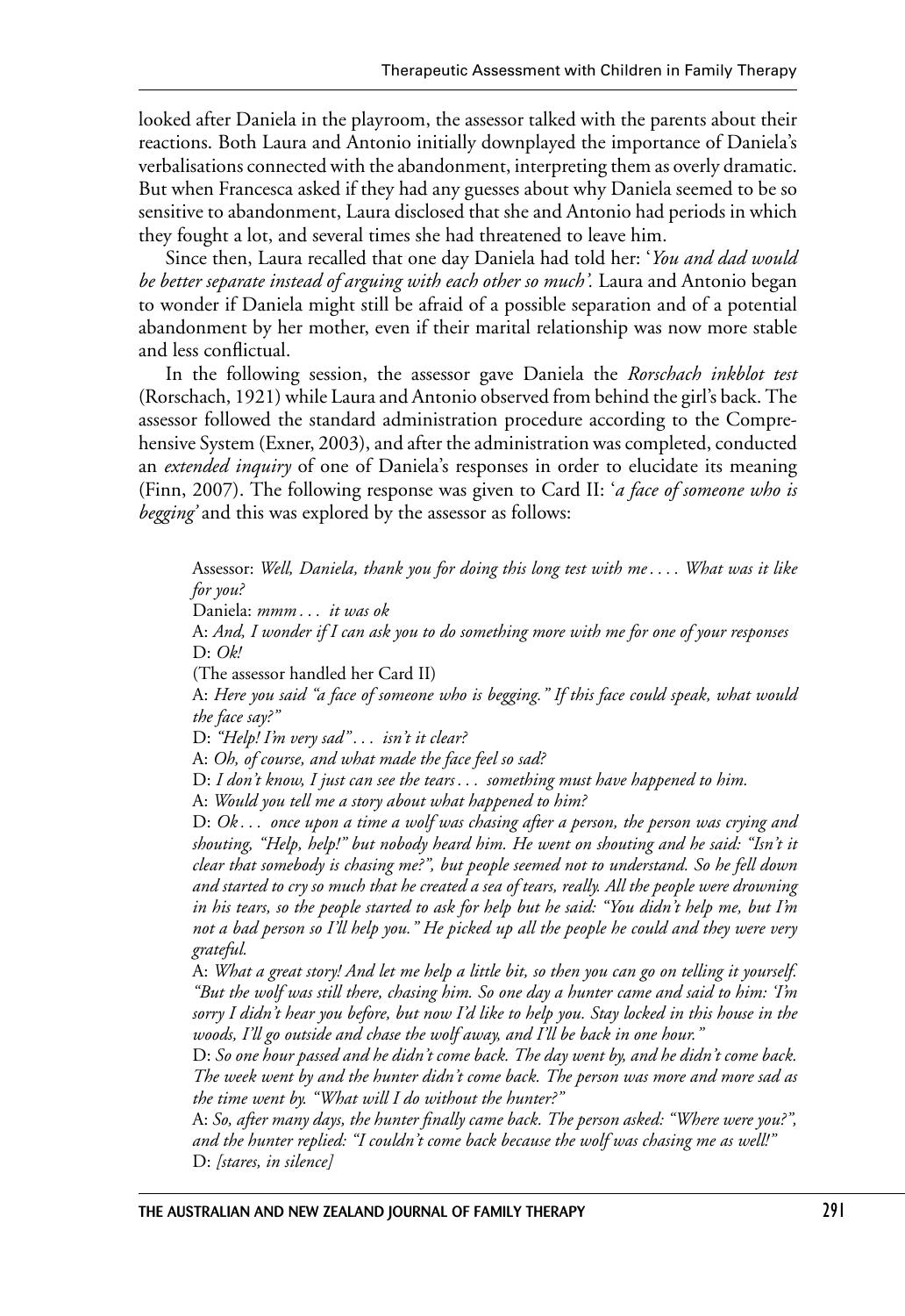A: *So, I propose, why don't we make them call all the people that the person saved to help and comfort them?*

D: *Yes! "So the hunter hung a flag on the wooden roof of the house in the wood, but the trees were a lot taller than the house, so it took a long time for the people in the village to see the flag . . . but at the end they came and rescued the person and the hunter and they brought them to the village, and they were finally safe from the wolf."*

## **First Session with the Parents**

After this session, Francesca discussed with the parents alone what they observed. They talked about the loneliness Daniela was expressing, and the fact that her story seemed to suggest that in her experience: (1) people suffer without being noticed; (2) people are not reliable in giving help and support when it's needed (the hunter was expected to come back after one hour but many days went by before he came back to the person).

Francesca asked the parents if this story might have anything to do with their first question for the assessment. Laura and Antonio recalled several times in which Laura had to pick Daniela up from school, but she was late because of her job and was not able to let the teachers know. In those instances, Daniela had to wait for her after all her classmates and their mothers were gone. And when Laura finally arrived, Daniela was very distressed and went on crying and complaining for hours.

Still, Laura wondered why Daniela seemed to be distressed even when she was just 5 minutes late. Laura also had difficulties understanding how Daniela's experiences of her not being there when she was supposed to, could reinforce her fears of her mother disappearing and not coming back anymore.

### **Continuing Standardised Testing**

The third session was dedicated to the administration of the *Early Memories Procedure* (EMP, Bruhn, 1984). In the first part of EMP clients are asked to recall their first five childhood memories and a sixth memory from anytime during their lives that is particularly significant or vivid. In the second part, the client is asked to recall targeted memories (e.g., a memory of mother, a memory of father, etc.), which can be chosen on the basis of the client's presenting problems.

Each memory is deepened through a brief series of questions, for example: *Which is the clearest part of the memory? Which is the strongest feeling in the memory? If you could change the memory in any way how would you change it?* The memory is rated by the client according to how clear and how pleasant it is. In the EMP theoretical framework, the clearest and most negative memory and the clearest and most positive memory can be considered as metaphoric representations of, respectively, the clients' core conflicts and current coping strategies.

In the EMP Daniela recalled, among others, the following episodes: (1) I was ill, and I was crying in the hospital I remember crying and I was alone; (2) I was exploring a dusty chimney, and the door keeper of the building was nice to me. I wished my mother spent the same amount of time with me that the door keeper spent with me, instead of working; (3) My elder cousin who lived with us and I were playing. I was there and she was preparing dinner for me and playing. I was happy; (4) We were moving, my mother and I were waiting at a bus stop, while my father was busy with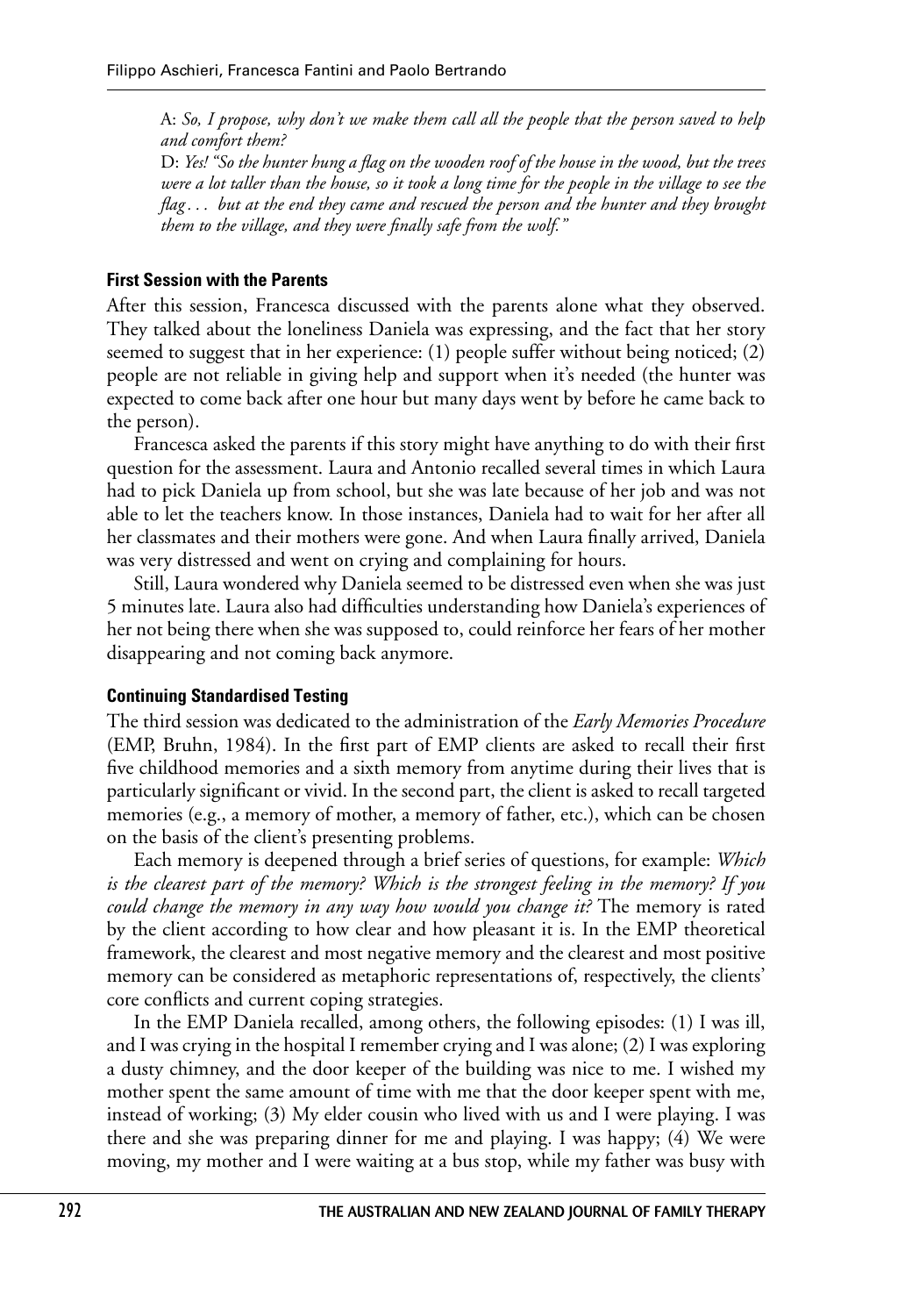the moving. I wished we all could have worked together on the move; (5) I was at the garden playing with my mother, and all of a sudden she had to go to work. I knew she had to leave but I felt bad. I wished I could have gone with her; (6) I remember visiting the zoo with my father. He showed me the crocodiles. The part I liked best was that I was with him.

# **Second Session with the Parents**

Both parents were shocked by these episodes: with only a little help from Francesca they could easily see that the most important theme for Daniela was abandonment, and that in the most positive memories (#3 and #6) she was experiencing being held, and nurtured. Daniela's mother started to cry, saying that when the cousin who lived with them had to leave Daniela was very sad. She had started to call the cousin 'mum'. Laura said that during that period she was very ambivalent about the attachment that Daniela had to her cousin. On the one hand she felt annoyed by Daniela calling her 'mum', on the other she was happy to have the possibility to go to work, and spend her time outside of the home without problems.

Francesca asked the mother how separations were handled in the past, and Laura said that separations were frequent when Daniela was younger. Daniela's father was working full time in an industry in another town, and Laura was the only caregiver Daniela had for a long time. Every time she had to leave Daniela home to go to her own job, Laura felt uncomfortable and angry for being seen as the 'bad one' who left Daniela, while the father was the 'good one' who spent the weekends playing with her. In those moments, the more Daniela tried to cling, the more Laura felt overwhelmed and the faster she tried to leave. Laura and Antonio commented that these experiences might have 'primed' Daniela's desperate reaction to 'insignificant' episodes, like the one in which Laura arrived late to pick up Daniela after school.

*Step 3: Family Intervention Session.*Francesca, by the end of the fourth session had arrived at the following case formulation. The Rorschach Comprehensive System coding suggested that Daniela was a child who had developed a lot of painful negative emotions (*DEPI* = 6), in particular longing (*Sum T* = 3), worthlessness (*Sum V* = 1) and sadness (*MOR* = 3). Daniela struggled to understand people (*Sum H* = 5, *Pure*  $H = 1$ ) and had a hard time making sense of the environment around her  $(M = 1)$ .

These affective features were triggered and sustained by family relationships in which separations were not processed, and potential attachment figures could disappear without warning. The parents were unable to contain Daniela's fears effectively; the more the mother felt Daniela needed her, the more she felt overwhelmed by her own attachment needs and unmet dependency needs. The father's behaviour was inconsistent; on the one hand he seemed to spend a lot of time outside the house, hence he had a hard time understanding Daniela's needs. On the other hand, when he disciplined Daniela, he could not modulate his behaviour and ended up scaring Daniela even more and triggering Laura's anger toward him.

The more the parents ended up fighting between themselves the more Daniela felt afraid, and clung to the mother and displayed the behaviours that were so disturbing to the parents (sleeping in their bed, etc.). Hence it was possible that parents tried to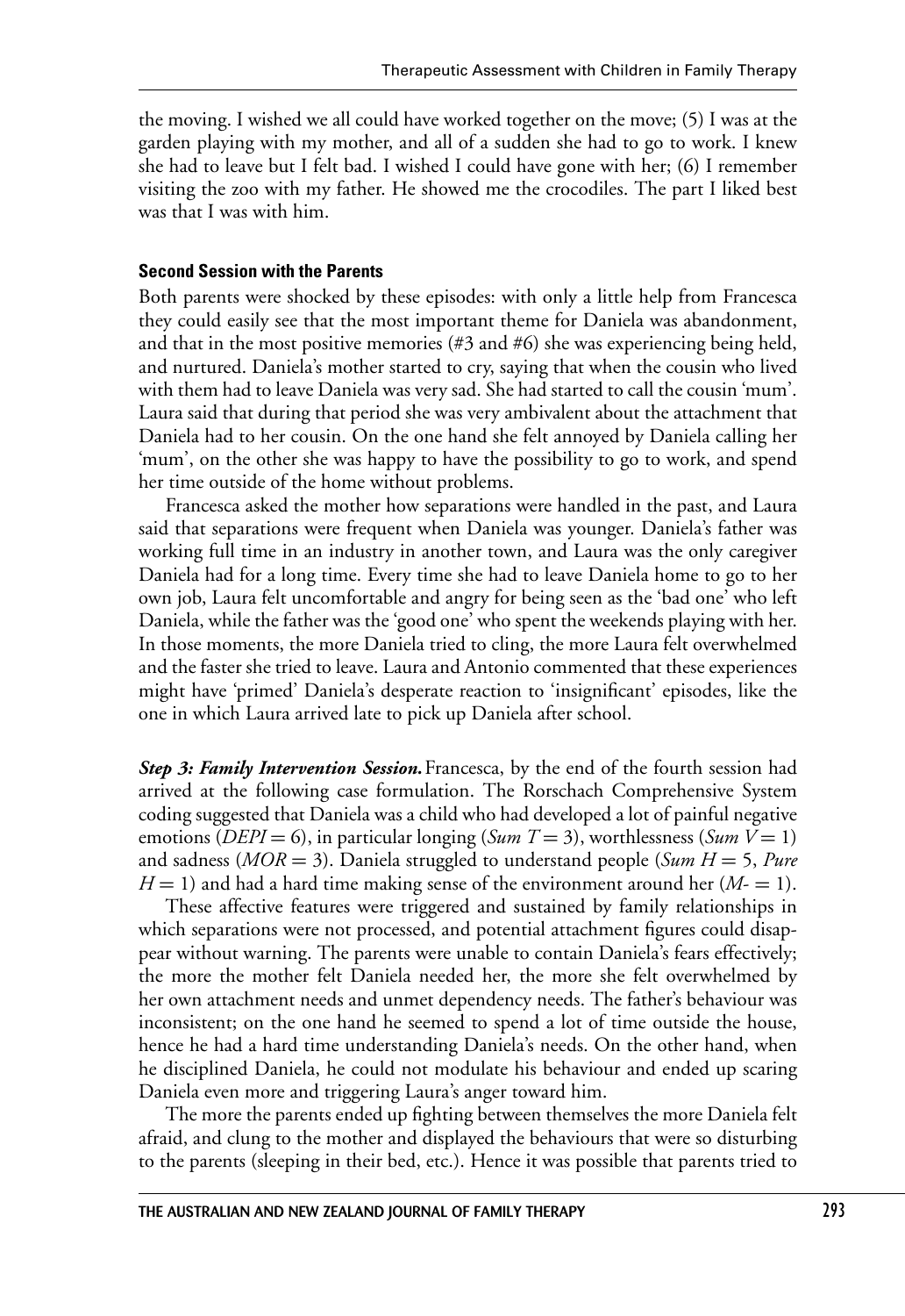avoid the risk of fighting, by avoiding communicating. But in turn, this made it hard for the family to coordinate effectively.

During the course of the assessment both parents were able to see connections between their own and Daniela's behaviours. So the goal of the family intervention session was to explore possible alternative interaction patterns, when each family member was confronted by dependency and attachment needs.

Francesca organised a family puppet play asking each person to choose from a large group of hand puppets. She then asked Daniela and her parents to have their puppets come together and decide to do something fun together. At first, both the parents' puppets turned to Daniela's puppet to ask what she wanted to do. She answered that her puppet wanted to stay at home. Laura replied that outside it was a nice sunny afternoon and that it was better to go out. The more the two of them started to discuss, the more the father withdrew from the discussion; eventually, he ended up sitting back in his chair and abandoning the game while Laura and Daniela argued between themselves.

The assessor stopped the puppet play and asked the father what he thought was happening in that moment. He said that the scene was exactly like the family dynamic at home. The more Laura and Daniela got into their struggle, the more he did not know how to intervene and became silent and passive.

Francesca asked each of them what might have triggered the process. According to Laura the problem was that Daniela was stubborn, and never accepted her authority. According to Antonio, the problem was that Laura was not firm enough with Daniela. Daniela thought that that situation might have been avoided if her mother accepted staying home with her. The assessor then asked to the parents to come to the next session alone to discuss more about their observations.

Before meeting with the parents in the next session, the assessor edited the video recording of the family intervention session into three sections. The plan was to make sense of Daniela's difficulties, highlighted by their assessment questions, in a more systemic, growth-oriented and circular manner.

### **Step 3 with the Parents**

When the parents came in, the assessor first showed the ending piece in which Laura and Daniela were fighting and the father sat dejected in his chair. The assessor and parents agreed this was a very negative outcome. As soon as the parents brought up the question of what triggered that situation, the assessor showed them the very first seconds of the family interaction, when they were asked to decide together what they could do, asking them to observe the tape and say what struck them. With only a little help, both parents realised they did not take any time to discuss between themselves what they wanted to do, and instead turned automatically to Daniela asking for direction.

When talking about this episode, both parents said they were very curious to see what might happen at home, if they took some time to discuss and agree on the plans for the family before involving Daniela. The assessor agreed more coordination might change the family interactions in many ways. Yet she also suggested that they might avoid this given their tendency to conflict. In their family they learnt to maintain some emotional and physical distance, to avoid getting into discussions that could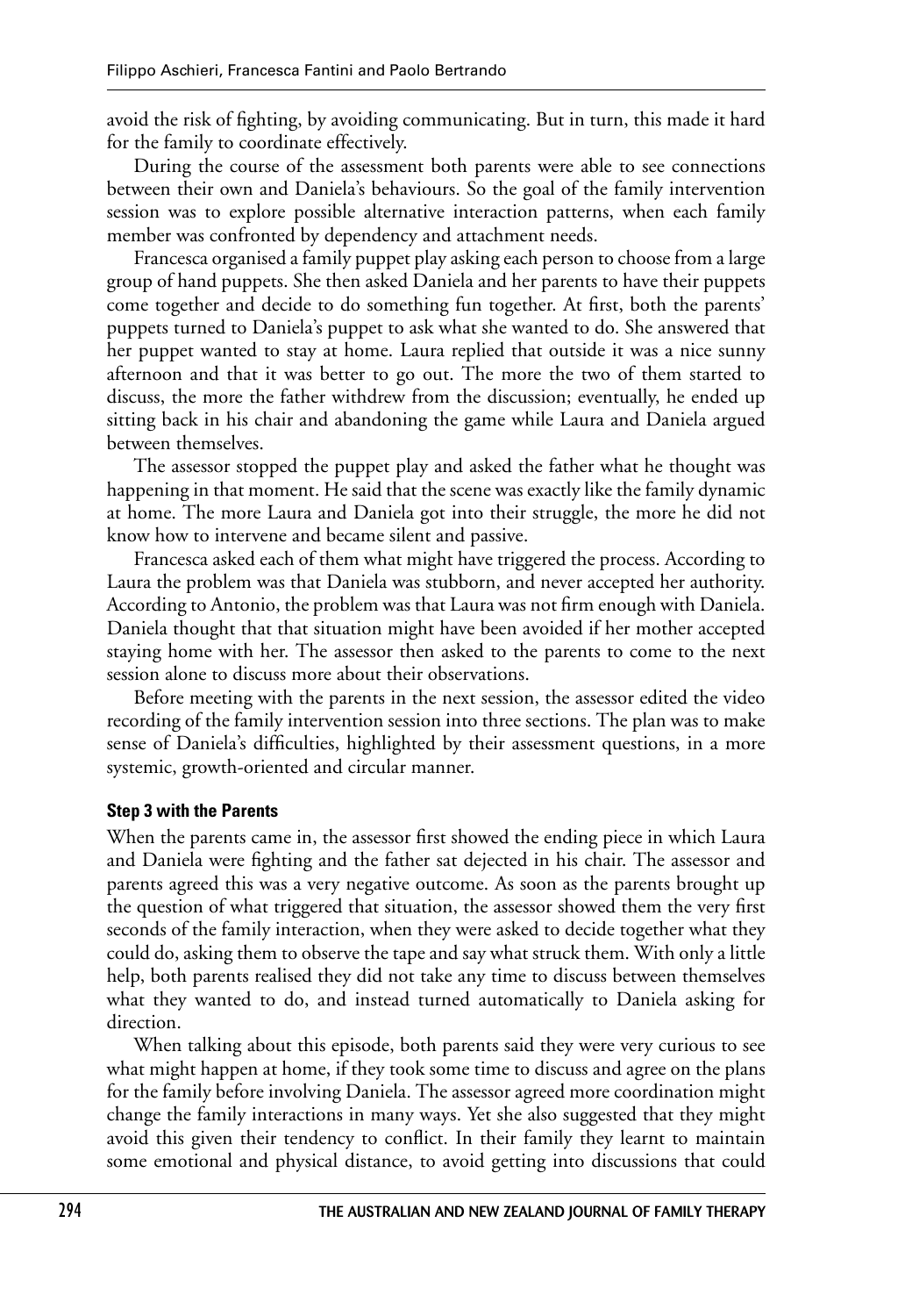easily degenerate into violence. The downside of this adaptive process was that Daniela ended up feeling alone and became very sensitive to abandonment.

# **Step 4: Summary/Discussion Sessions**

At the onset of the next session, Laura and Antonio said they were relieved because they felt they had already started to understand many family factors that were causing Daniela's problems. Francesca asked them how they were feeling about seeing these more 'circular' aspects of Daniela's problems. The mother said she realised she might have to deal with her own issues connected to her family of origin. The father said he was available to support Laura in that process and that during that week they had spoken several times about the possibility of beginning couples therapy.

Then Francesca reviewed the assessment questions they had initially posed about Daniela, organising the main findings of the assessment to answer them. With regards to the first question about why Daniela was so 'morbidly' attached to her mother, the assessor explained that Daniela had experienced several unexpected separations in her life from important attachment figures. Also Daniela had witnessed fights in the past between her parents, and became afraid they might end up divorcing. Both parents agreed it was not surprising she was sensitised to separations and tried to reassure herself about the continuity of the presence of Laura by clinging to her. As a result, often Daniela and Laura ended up struggling about the right distance to maintain, and Daniela felt rejected. Other times Antonio, aiming to help with the conflict, intervened in such harsh ways that Laura felt the need to push him away, increasing Daniela's fears that they might end up divorcing.

The discussion of this question led the parents and the assessor to talk about how Laura could be a better mother for Daniela, than the one she had herself. Here Francesca stressed Laura was already doing a much better job than her own mother. Laura was so sensitive to her daughter 's distress that she had decided together with her husband to look for professional help. Then she had become very involved in the assessment, and showed great courage in disclosing many traumatic episodes from her own past that were new even to Antonio. Also Laura realised that the quality of the relationship between her and Antonio influenced Daniela's development and both parents were already planning to work on couples issues after the assessment.

Before the end of the session, Francesca asked Laura and Antonio for help in writing a fable for Daniela. They told the assessor that Daniela's favourite stuffed animal was a dolphin, and that Daniela herself loved going to the sea in the summertime. So the parents and the assessor agreed to present to Daniela the feedback results in the framework of a story of a dolphin in the sea.

# **Step 5: Presenting the Fable to Daniela**

The family came in for the last session, and when Daniela was told that there was a fairy tale written only for her, she said she was happy and decided she wanted her father to read the fable loud.

The title of the story was '*Daria, the little dolphin*' and it was about a little dolphin struggling with separation and the fear of being abandoned. Daria was afraid of swimming in open waters, and her parents felt sorry for her and were puzzled by her fears. In the story, Daria is brought to a turtle (the assessor) who explained to her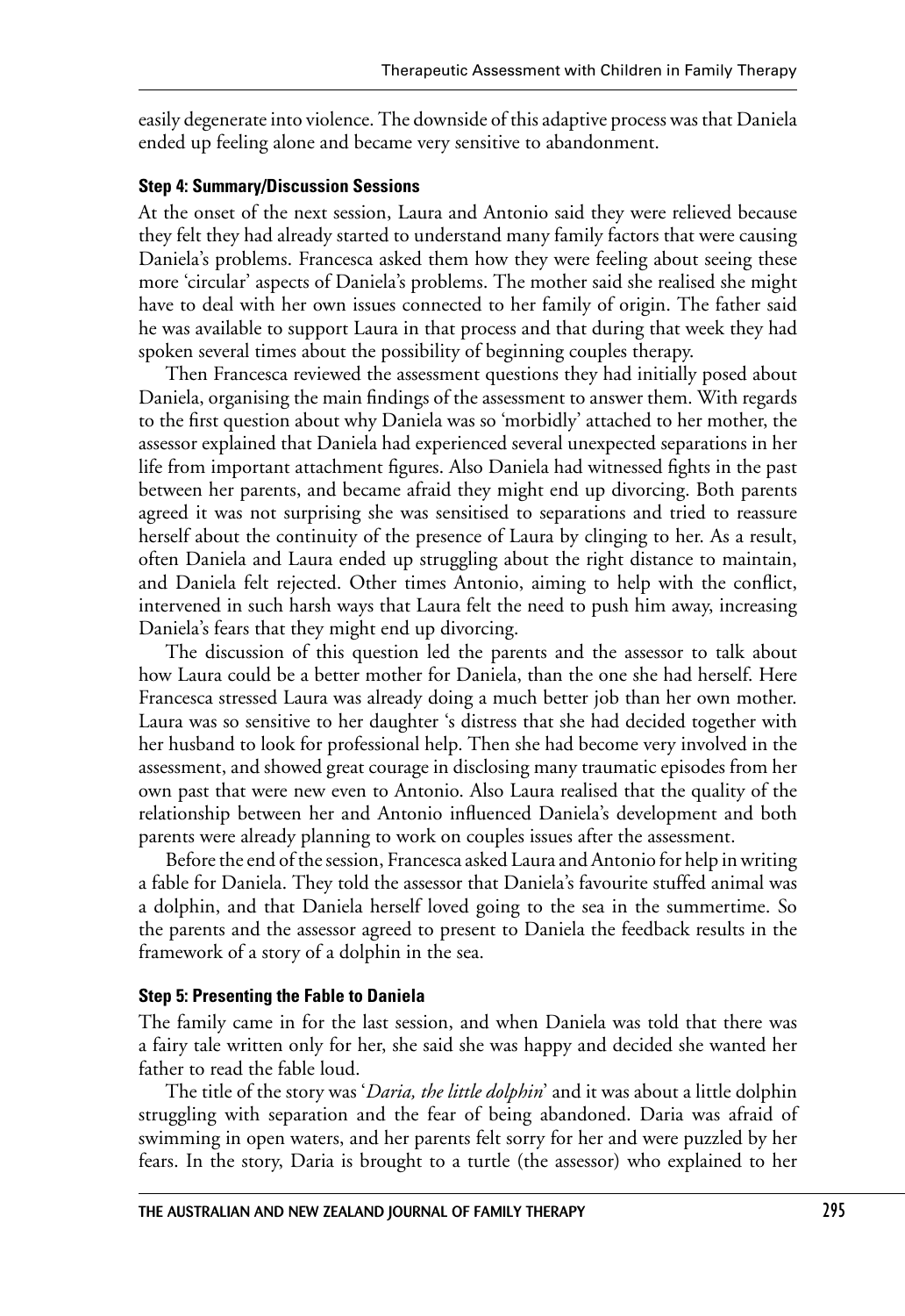parents that, very early on in her life, Daria was shocked by seeing her best friend swim into deep water and not come back anymore.

This case example illustrates a typical successful TA-C describing the various steps, choice of tests, a framework for case conceptualisation and the family feedback process. Other tests could have been used in helping to build a coherent narrative formulation for Daniela. Also, which tests are used will differ according to the requirements of a particular child and family presentation.

## **Conclusions**

This paper has described and illustrated a TA-C approach that integrates psychological testing within a systemic and dialogical approach to therapy (Bertrando, 2007). Here test results are left open for discussion as hypotheses, rather than treating them as statements about factual reality (Bertrando & Arcelloni, 2006).

In the Therapeutic Assessment model the concept of *triangulation of narratives* (Aschieri, Finn & Bevilacqua, 2011; Aschieri, 2012) deals with the potential conflict between stories about standardised psychological testing. A wider discussion about how the narratives of clients and assessors can differ or converge allows for more flexible, contextual, coherent and accurate stories, as well as creative solutions to child and family difficulties.

The TA-C model has been adapted to work in schools (Tharinger et al., 2007), university-based clinics (Hamilton et al., 2009; Smith & Handler, 2009), private practices (Finn, 2007; Handler, 2006), and community-based clinics (Guerrero et al., 2011; Haydel et al., 2011). As presented here it also has a potential application in a family therapy context.

### **Endnote**

<sup>1</sup> To date the issue of the Rorschach's validity is still controversial, with published literature both in its favour (see Rosenthal, Hiller, Bornstein, Berry & Brunell-Neuleib, 2001; Smith et al., 2005) and against (see Hunsley & Baily, 1999; Wood & Lilienfeld, 1999). Very recently, five authors, four of which were former members of the Rorschach Research Council, chaired by the test's creator John Exner (1928–2006) until his death, further elaborated the RCS to reach even more solid psychometric bases for the test, and published the first manual of the Rorschach Performance Assessment System (R-PAS, Meyer, Viglione, Mihura, Erard & Erdberg, 2011).

### **References**

- Ackerman, S. J., Hilsenroth, M. J., Baity, M. R. & Blagys, M. D. (2000). Interaction of therapeutic process and alliance during psychological assessment. *Journal of Personality Assessment*, *75*, 82–109.
- Aschieri, F. (2012). Epistemological and ethical challenges in standardized testing and collaborative assessment *Journal of Humanistic Psychology*, *52*, 350–368. DOI:10.1177/0022167811422946.
- Aschieri, F., Finn, S. E. & Bevilacqua, P. (2010). Therapeutic Assessment and epistemological triangulation. In V. Cigoli & M. Gennari (Eds.), *Close and Community Relationships: An international perspective* (pp. 249–264). Milano, Italy: Franco Angeli.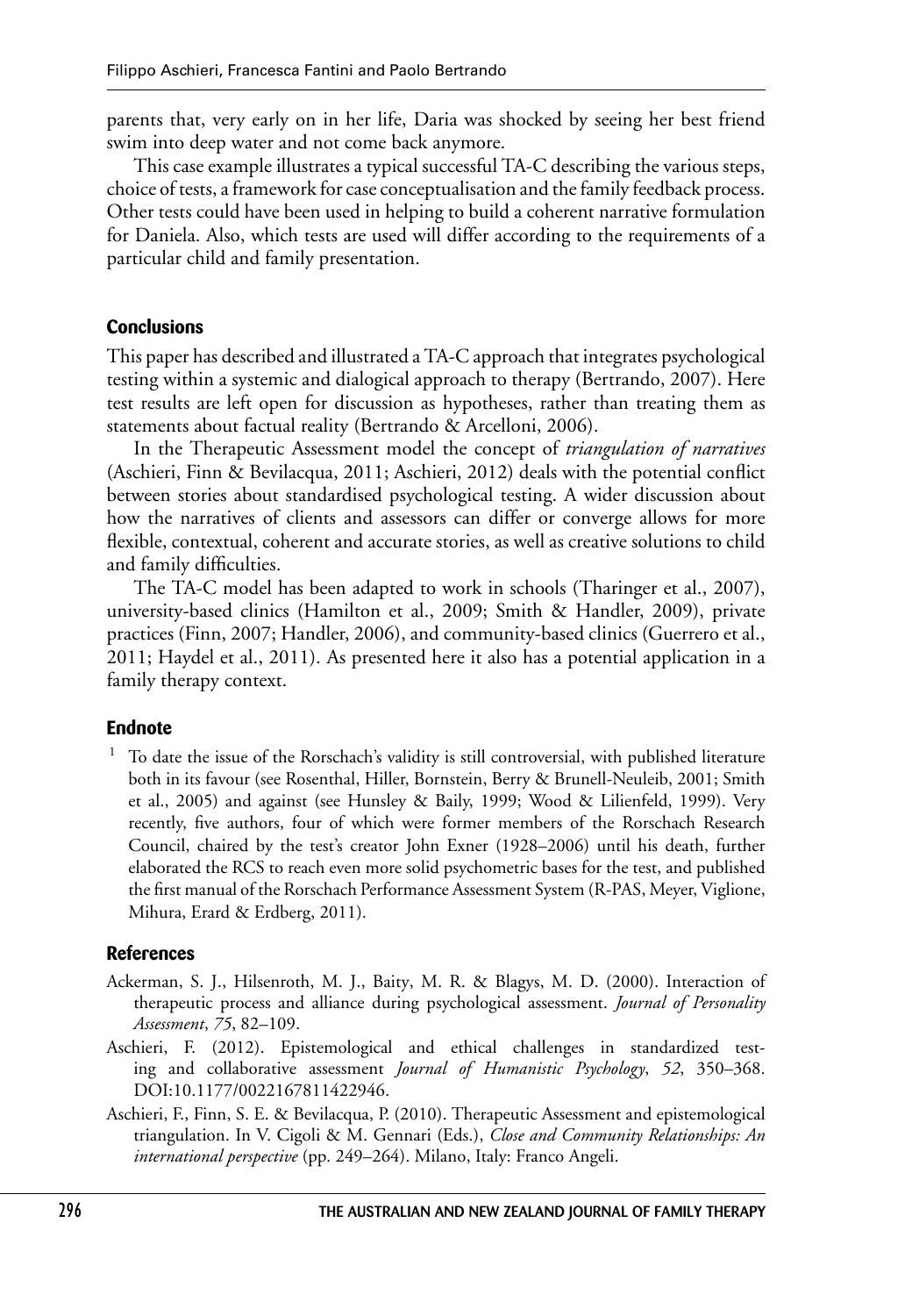- Aschieri, F. (2013). The Conjoint Rorschach Comprehensive System: Reliability and validity in clinical and non–clinical couples. *Journal of Personality Assessment*, *95* (1), 46–53, DOI10. 1080/00223891.2012.717148
- Aschieri, F. & Smith, J. D. (2012). The effectiveness of an adult Therapeutic Assessment: A single-case time-series experiment. *Journal of Personality Assessment*, *94*, 1, 1–11, DOI: 10.1080/00223891.2011.627964

Bertrando, P. (2007). *The Dialogical Therapist*. London: Karnac Books.

- Bertrando, P. & Arcelloni, T. (2006). Hypotheses and dialogues: Sharing hypotheses with clients. *Journal of Family Therapy*, *28*, 370–387.
- Bruhn, A. R. (1984). The use of early memories as a projective technique. In P. McReynolds and C.J. Chelume (Eds.) *Advances in Psychological Assessment* (6, pp. 109–150). San Francisco: Jossey-Bass, Inc. □
- Bying-Hall, J. B. (1995). *Rewriting Family Scripts*. New York: Guilford.
- Durham-Fowler, J. A. (August 2010). *Therapeutic Assessment with Couples*. Doctoral dissertation, University of Texas at Austin. Available electronically from http : / /hdl .handle .net /2152 /ETD -UT -2010 -08 -1790 .
- Exner, J. E., Jr. (1974). *The Rorschach: A Comprehensive System*. New York: Wiley.
- Exner, J. E., Jr. (2003). *The Rorschach: A Comprehensive System* (4th ed.). New York: Wiley.
- Finn, S. E. (1996). *Manual for Using the MMPI-2 as a Therapeutic Intervention*. Minneapolis: University of Minnesota Press.
- Finn, S. E. (2007). *In Our Clients' Shoes: Theory and techniques of Therapeutic Assessment*. Mahwah, NJ: Erlbaum.
- Finn, S. E. (2012). Implications of recent research in neurobiology for psychological assessment. *Journal of Personality Assessment*, *94*, 440–449.
- Finn, S. E., Fischer, C. T. & Handler, L. (2012). *Collaborative/Therapeutic Assessment: A casebook and guide*. New Jersey: Wiley.
- Finn, S. E. & Tonsager, M. E. (1992). The therapeutic effects of providing MMPI-2 test feedback to college students awaiting psychotherapy. *Psychological Assessment*, *4*, 278–287.
- Finn, S. E. & Tonsager, M. E. (1997). Information-gathering and therapeutic models of assessment: Complementary paradigms. *Psychological Assessment*, *9*, 374–385.
- Fulmer, R. H., Cohen, S. & Monaco, G. (1985). Using psychological assessment in structural family therapy. *Journal of Learning Disabilities*, *18*, 145–150.
- George, C. & West, M. (2012). *The Adult Attachment Projective Picture System: Attachment theory and assessment in adults*. New York: Guilford.
- Guerrero, B., Lipkind, J. & Rosenberg, A. (2011). Why did she put nail polish in my drink? Applying the therapeutic assessment model with an African-American foster child in a community mental health setting. *Journal of Personality Assessment*, *93*, 7–15.
- Handler, L. (2006). The use of therapeutic assessment with children and adolescents. In S. R. Smith & L. Handler (Eds.). *The Clinical Assessment of Children and Adolescents: A practitioner's handbook* (pp. 53–72). Mahwah, NJ: Erlbaum.
- Hamilton, A. M., Fowler, J. L., Hersh, B., Hall, C., Finn, S. E., Tharinger, D. J. et al. (2009). "Why won't my parents help me?": Therapeutic Assessment of a child and her family. *Journal of Personality Assessment*, *91*, 108–120.
- Haydel, M.E., Mercer, B.L. & Rosenblatt, E. (2011). Training assessors in Therapeutic Assessment. *Journal of Personality Assessment*, *93*, 16–22.
- Holman, A. M. (1983). *Family Assessment. Tools for understanding and intervention*. Newbury Park, CA: Sage.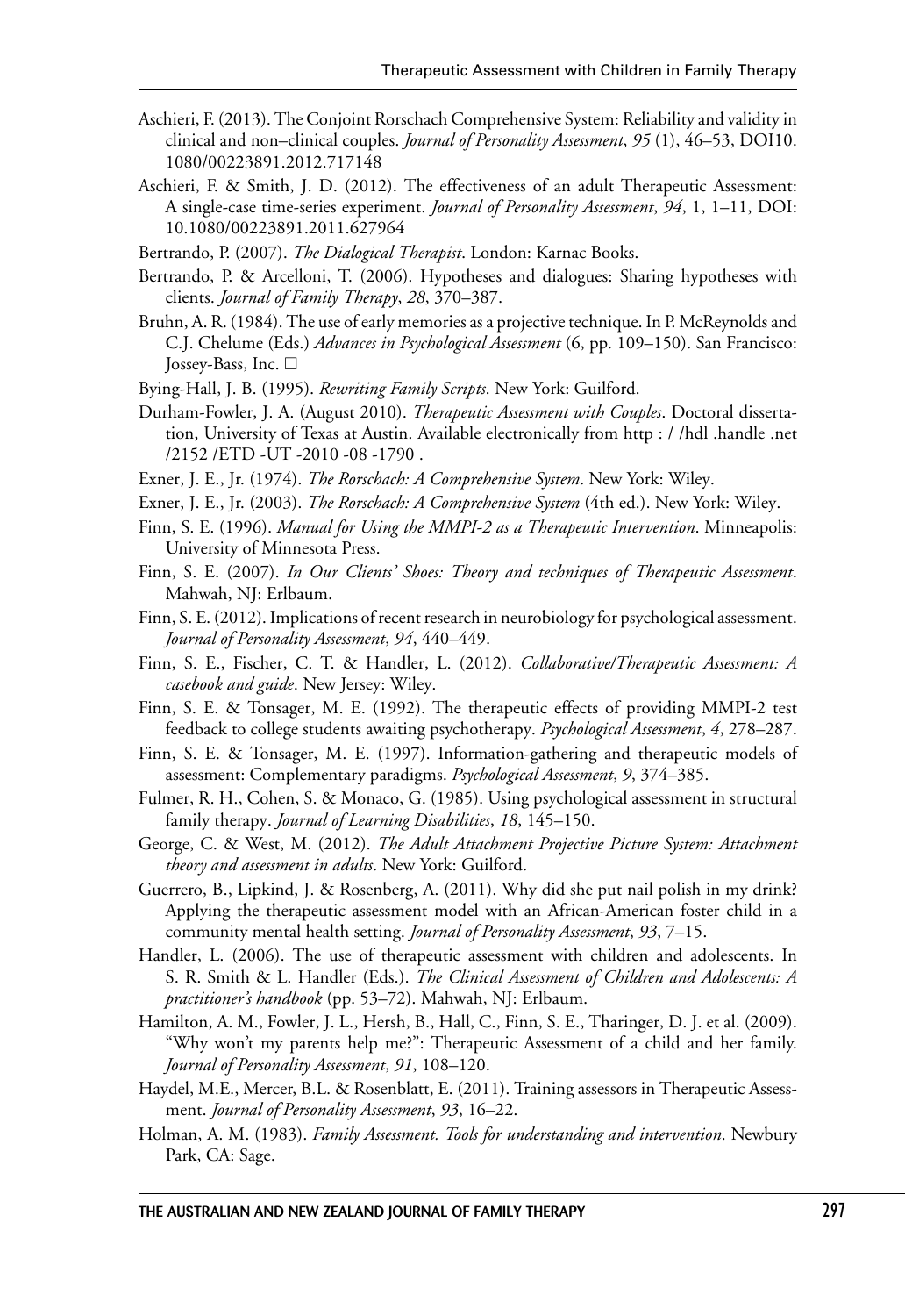- Hunsley, J. & Baily, J. M. (1999). The clinical utility of the Rorschach: Unfulfilled promises and an uncertain future. *Psychological Assessment*, *11*, 266–277.
- Meyer, G. J., Viglione, D. V., Mihura, J. L., Erard, R. E. & Erdberg, P. (2011). *Rorschach Performance Assessment System: Administration, coding and technical manual*. Toledo, OH: Rorschach Performance Assessment System.
- Newman, M. L. & Greenway, P. (1997). Therapeutic effects of providing MMPI-2 test feedback to clients at a university counseling service. *Psychological Assessment*, *9*, 122–131.
- Nurse, A. R. (1999). *Family Assessment: Effective uses of personality tests with couples and families*. San Francisco, CA: Wiley.
- Ougrin, D., Ng, A. V. & Low, J. (2008). Therapeutic assessment based on cognitive-analytic therapy for young people presenting with self-harm: Pilot study. *Psychiatric Bulletin*, *32*, 423–426.
- Poston, J. M. & Hanson, W. E. (2010). Meta-analysis of psychological assessment as a therapeutic intervention. *Psychological Assessment*, *22*(2), 203–212.
- Rosenthal, R., Hiller, J. B., Bornstein, R. F., Berry, D. T. R. & Brunell-Neuleib, S. (2001). Meta-analytic methods, the Rorschach, and the MMPI. *Psychological Assessment*, *13*, 449– 451.
- Smith, B. L., Boss, A. L., Brabender, V., Evans, B. F., Handler, L., Mihura, J. L., . . . Nichols, D. (2005). The status of the Rorschach in clinical and forensic practice: An official statement by the board of trustees of the Society of Personality Assessment. *Journal of Personality Assessment*, *85*, 219–237.
- Smith, J. D., Wolf, N. J., Handler, L. & Nash, M. R. (2009). Testing the effectiveness of family Therapeutic Assessment: A case-study using a times-series analysis. *Journal of Personality Assessment*, *91*, 518–536.
- Smith, J. D., Handler, L. & Nash, M. R. (2010). Therapeutic assessment for preadolescent boys with oppositional-defiant disorder: A replicated single- case time-series design. *Psychological Assessment*, *22*, 593–602.
- Smith, J. D. & George, C. (2012). Therapeutic Assessment case study: Treatment of a woman diagnosed with metastatic cancer and attachment trauma. *Journal of Personality Assessment*, *94*, 331–344.
- Tharinger, D. J., Finn, S. E., Austin, C. A., Gentry, L. B., Bailey, K. E., Parton, V. T. & Fisher, M. E. (2008a). Family sessions in psychological assessment with children: Goals, techniques, and clinical utility. *Journal of Personality Assessment*, *90*, 547–558.
- Tharinger, D. J., Finn, S. E., Gentry, L., Hamilton, A. M., Fowler, J. L., Matson, M., ... Walkowiak, J. (2009). Therapeutic assessment with children: A pilot study of treatment acceptability and outcome. *Journal of Personality Assessment*, *91*, 238–244.
- Tharinger, D. J., Finn, S. E., Hersh, B., Wilkinson, A., Christopher, G. & Tran, A. (2008b). Assessment feedback with parents and pre-adolescent children: A collaborative approach. *Professional Psychology: Research and Practice*, *39*, 600–609.
- Tharinger, D. J., Finn, S. E.,Wilkinson, A. D. & Schaber, P. M. (2007). Therapeutic assessment with a child as a family intervention: A clinical and research case study. *Psychology in the Schools*, *44*, 293–309.
- Wood, J. M. & Lilienfeld, S. O. (1999). The Rorschach Inkblot Test: A case of overstatement? *Assessment*, *6*, 341–351.